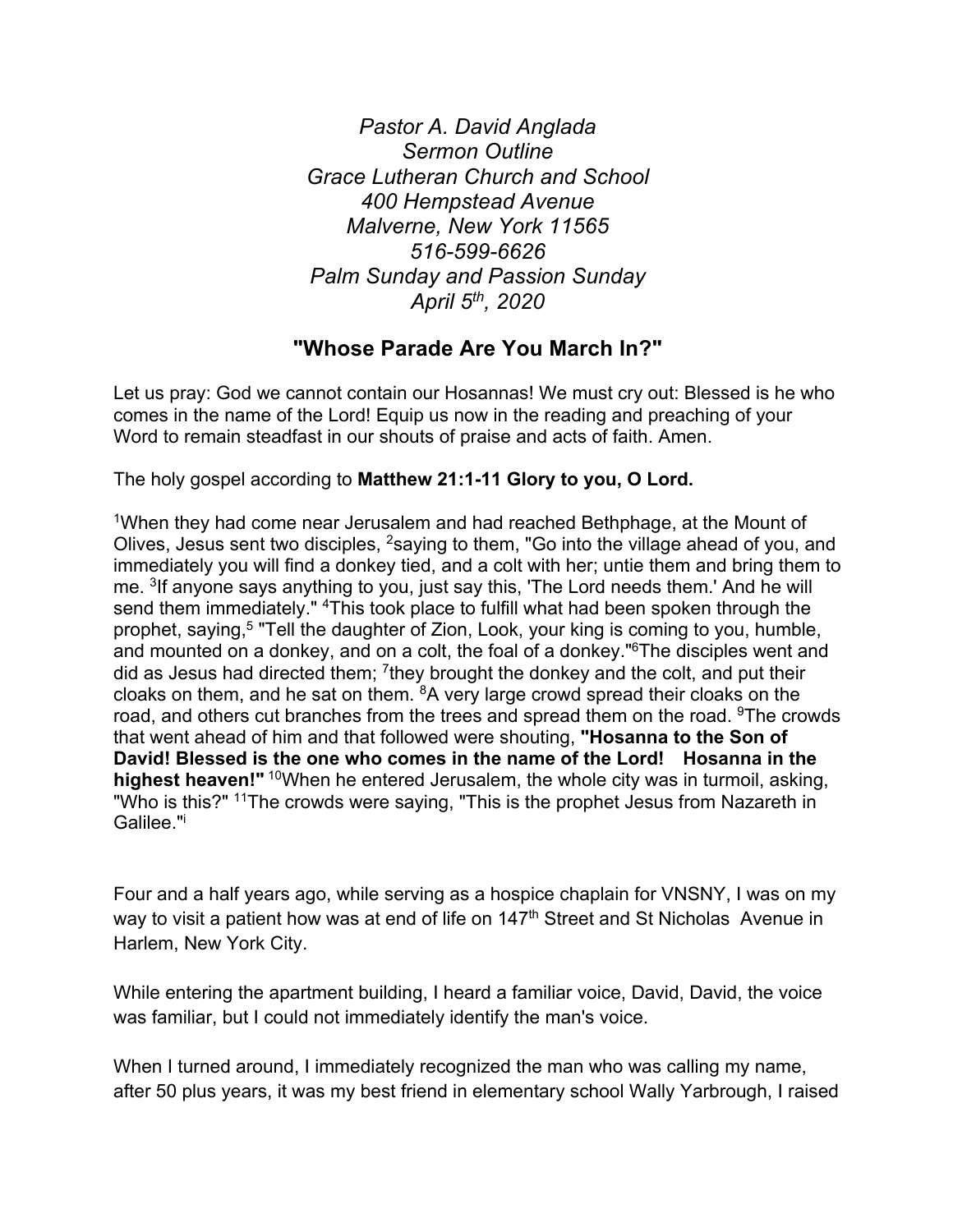my voice, and I said Wally!!!!!, he responded David!!!!!!!, we embraced each other and talk for about an hour. Can you imagine this after 50 plus years we recognized each other?

My friend Wally was the leader of my elementary school, Public School 125; in Manhattan, furthermore, he was the tallest student in our entire school. Wally was about 6'1, and he is now about 6'7.

My friends and I followed Wally and became members of his group or his gang-I believe the name of our group was called the "Untouchables."

Wally was our **leader….** He had our backs; he took care of us, including protecting us from school bullies. We were followers as well as participants of Wally's parade. My sermon title today is "Whose Parade Are You Marching In."

In our gospel text today:

Our blessed Lords requested his two of disciples to go into the village ahead of them, and that they will find a donkey tied, and a colt with her; untie them and bring them to me. If anyone says anything to you, just say this, 'The Lord needs them.' Jesus begins to teach his disciples that he is Lord of all things in life.

During this time, Jerusalem is turned upside down, as Jesus enters the holy city of Jerusalem, the ancient city that is known for killing the ancient prophets of the past.

As the two disciples bring Jesus a donkey and a colt, there is much commotion throughout Jerusalem.

#### **Jerusalem turned upside down!**

It's the beginning of Passover, the most sacred week of the Jewish calendar.

Jews are coming from all over to celebrate Passover-The Celebration of Freedom from the oppression of the Egyptians.

Most church historians inform us that most likely, Jerusalem was visited by more than 90 to 100,000 Jews from all over the Middle East. This celebration was a time of honoring the past and celebrating the present.

## **During this celebration there where two processions taking place: ii**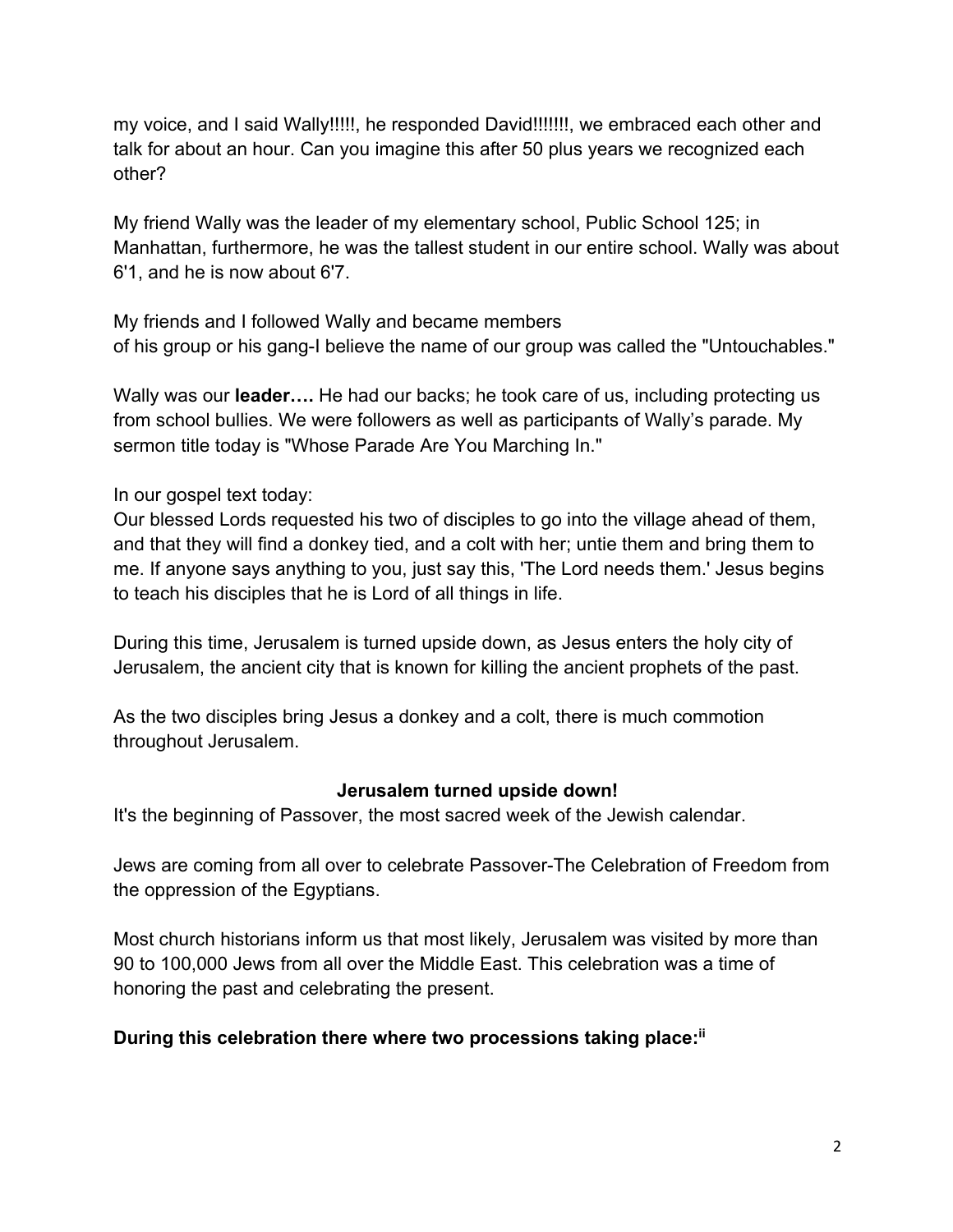One of the parades was known as the peasant protest or the people's march; some have called it "The Power to The People Procession. The participants were the poor and the oppressed who opposed the Roman Empire.

They were mostly followers of Jesus; they **found hope good news and a voice of liberation in Jesus the Messiah.** Jesus was the leader of their parade or procession.

The other was an imperial procession.

The people's procession came from the East; Jesus was riding on a donkey down from the Mount of Olives, cheered by his followers.

Jesus was from the peasant village of Nazareth; his message was about the Kingdom of God, God's forgiveness and love, and his followers, were people who were living with fear they did not know how tomorrow was going to shape out to be. Their dreams and aspirations had been crushed by an oppressive regime.

They had journeyed from Galilee to Jerusalem about 60 plus miles to the north.

Those who followed Jesus into Jerusalem were also from Galilee. The Galileans were "mix people." They were indeed a multicultural community.<sup>iii</sup>

Jesus rides his donkey down from the Mount of Olives: The King of Kings is riding on a donkey he could have opted for a white horse, the preference of most influential people in Jesus' day.

Jesus wanted to convey a message to his followers that he was the servant of God, the promised Messiah. He also wanted people to know that he was not born in the palace, but, in a simple stable, he was not born with a silver spoon in his mouth.

The enthusiastic followers and sympathizers of Jesus spread their cloaks threw leafy branches on the road and shouted: "Hosanna blessed is the one who comes in the name of the Lord! Blessed is the coming Kingdom of our ancestor David. Hosanna in the highest heaven or save us;" they were quoting Psalm 118. A psalm of praise traditionally sung at Passover.

Many have suggested this was a well-planned demonstration. Jesus's procession deliberately countered what was happening on the other side of the city.

**On the opposite side of the city**, from the west, Pontius Pilate, the Roman governor of Judea, Samaria, plus Jerusalem, **is the leader of the imperial soldiers.**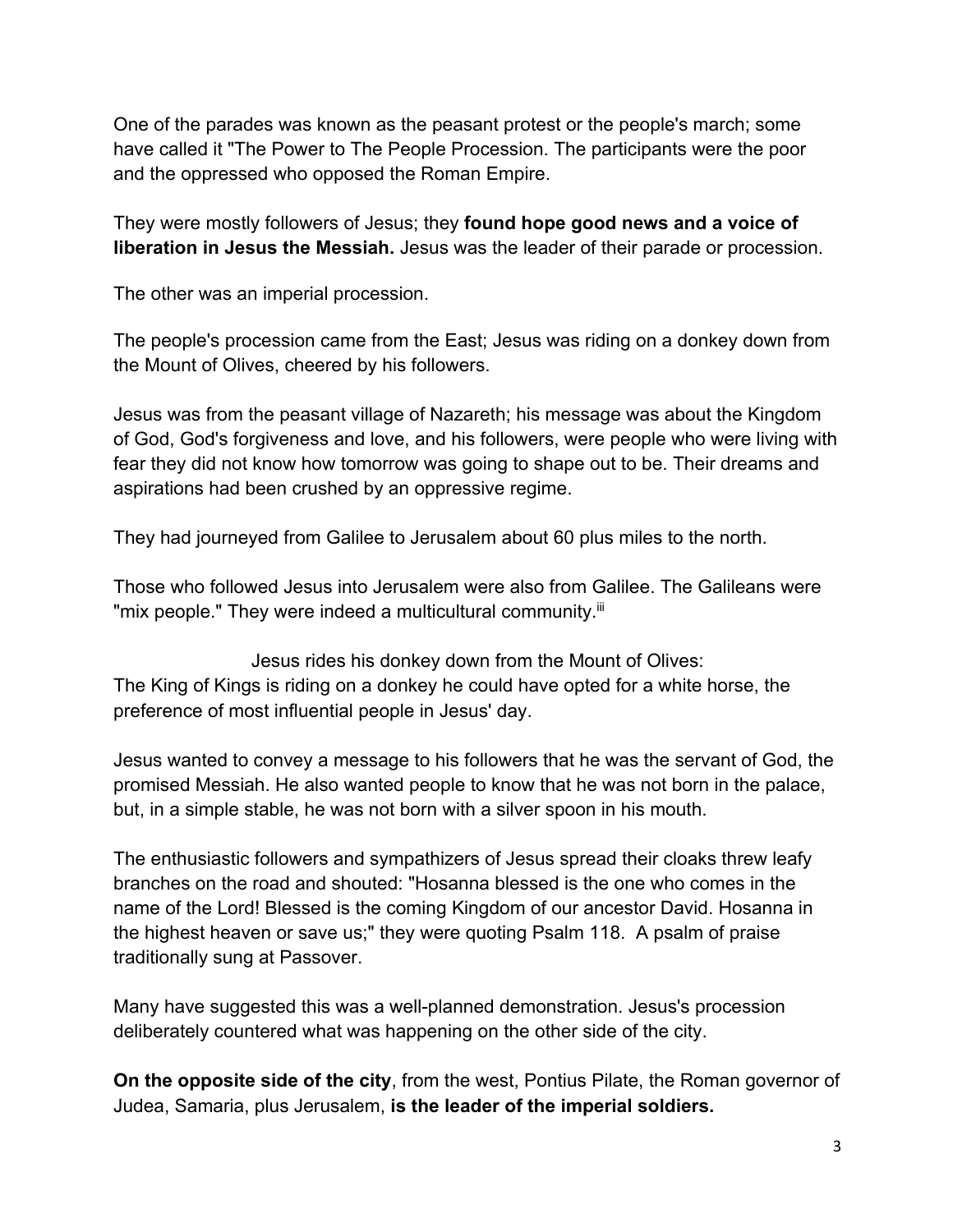# *Jesus's procession proclaimed the Kingdom of God; Pilate's proclaimed the power of the empire.*

Pilate's military procession was a demonstration of both Roman imperial power and Roman imperial theology. According to this theology, the king was not merely the ruler of Rome, but the Son of God. (Tiberius)

The message of the Roman procession was: The emperor is Lord of all.

The Roman Empire was in charge of Jerusalem, also to keep the Jews from revolting against the Roman Government. The Rome Empire march throughout Jerusalem during Passover to remind the Jews, likewise non-Roman citizens, that Roman was still in charge.

There is a contrast between the two processions or parades:

The Roman march was about human Power and Oppression and Military force.

The Roman parade or procession was about the worship of the emperor plus a fundamental difference in Jewish theology- was that the Jewish community only had one God.

The Roman procession was about domination: both political and religious. Ordinary people had no voice in the shaping of their society. It was about economic exploitationthe people were abused along with being overtaxed.

The Jesus procession was anchored on hope coupled with love from a loving God **during difficult times. Plus**, the salvation for humanity-It was about encouraging people to live for the present along with tomorrow. Equally important not to fear life itself.

## **Conclusion:**

The question for us today is, whose procession are you participating in? Moreover, who is the leader of your march?

The Roman Empire procession was about fear, doomsday, hate, misuse of power, manipulation, envy, greed, privilege, and self-reliance. Also, that, I can live life without the help of God and others. Better yet, I don't need God at all.